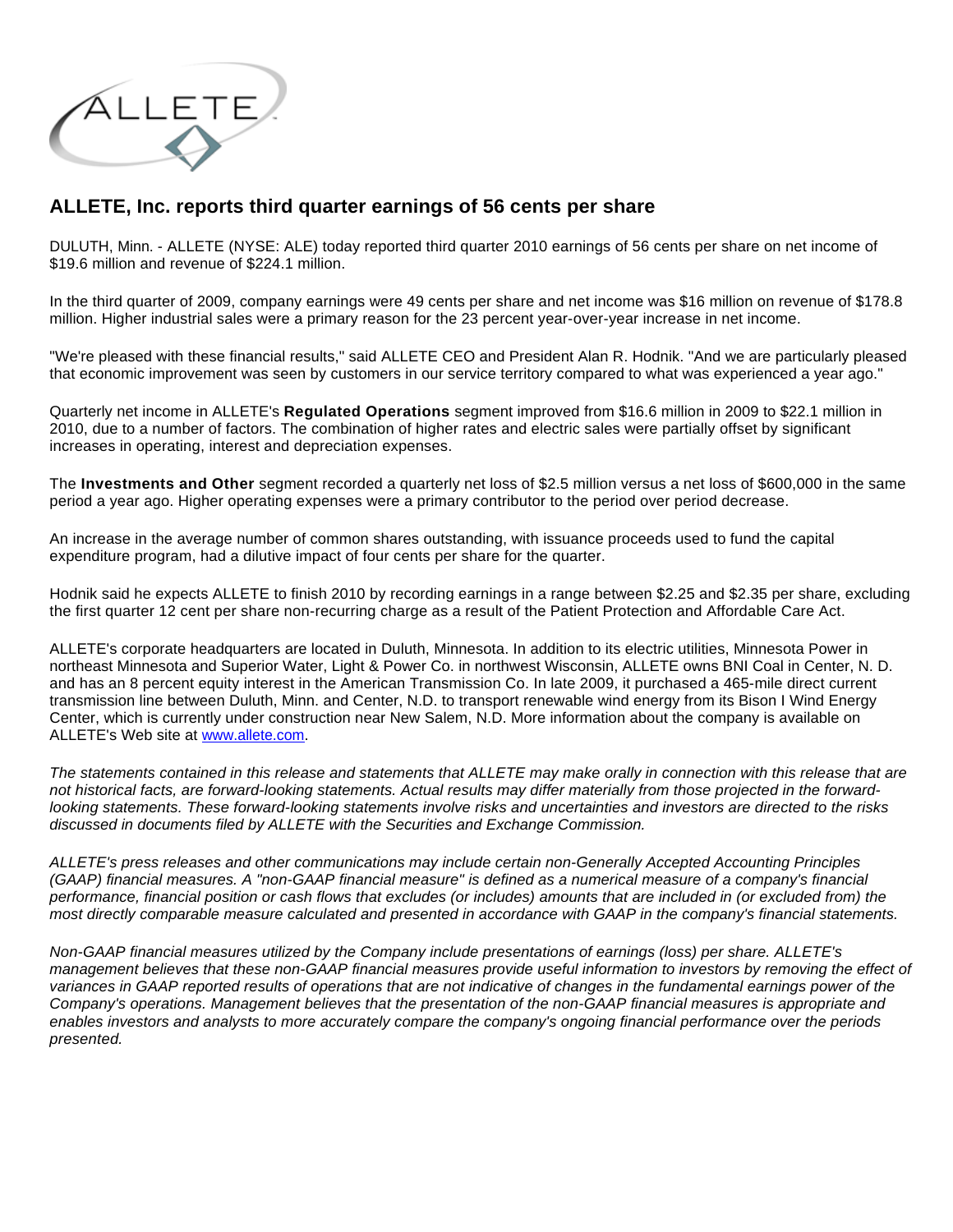## ALLETE, Inc.

## Consolidated Statement of Income<br>For the Periods Ended September 30, 2010 and 2009<br>Millions Except Per Share Amounts - Unaudited

|                                                         |                                                                           |                      | <b>Quarter Ended</b>                |         | <b>Year to Date</b> |           |
|---------------------------------------------------------|---------------------------------------------------------------------------|----------------------|-------------------------------------|---------|---------------------|-----------|
|                                                         |                                                                           |                      | 2010                                | 2009    | 2010                | 2009      |
| <b>Operating Revenue</b>                                |                                                                           |                      |                                     |         |                     |           |
| <b>Operating Revenue</b>                                |                                                                           |                      | \$224.1                             | \$178.8 | \$668.9             | \$550.7   |
| <b>Prior Year Rate Refunds</b>                          |                                                                           |                      |                                     |         |                     | (7.6)     |
| <b>Total Operating Revenue</b>                          |                                                                           |                      | 224.1                               | 178.8   | 668.9               | 543.1     |
| <b>Operating Expenses</b>                               |                                                                           |                      |                                     |         |                     |           |
| <b>Fuel and Purchased Power</b>                         |                                                                           |                      | 79.0                                | 69.8    | 233.1               | 199.4     |
| Operating and Maintenance                               |                                                                           |                      | 89.8                                | 67.5    | 262.9               | 224.7     |
| Depreciation                                            |                                                                           |                      | 20.0                                | 16.1    | 59.8                | 46.8      |
| <b>Total Operating Expenses</b>                         |                                                                           |                      | 188.8                               | 153.4   | 555.8               | 470.9     |
| <b>Operating Income</b>                                 |                                                                           |                      | 35.3                                | 25.4    | 113.1               | 72.2      |
| Other Income (Expense)                                  |                                                                           |                      |                                     |         |                     |           |
| Interest Expense                                        |                                                                           |                      | (9.7)                               | (8.3)   | (28.1)              | (25.4)    |
| <b>Equity Earnings in ATC</b>                           |                                                                           |                      | 4.5                                 | 4.4     | 13.4                | 12.9      |
| Other                                                   |                                                                           |                      | 0.6                                 | 0.8     | 3.8                 | 3.8       |
| Total Other Income (Expense)                            |                                                                           |                      | (4.6)                               | (3.1)   | (10.9)              | (8.7)     |
| Income Before Non-Controlling Interest and Income Taxes |                                                                           |                      | 30.7                                | 22.3    | 102.2               | 63.5      |
| <b>Income Tax Expense</b>                               |                                                                           |                      | 11.2                                | 6.5     | 40.5                | 21.5      |
| <b>Net Income</b>                                       |                                                                           |                      | 19.5                                | 15.8    | 61.7                | 42.0      |
|                                                         |                                                                           |                      |                                     |         |                     | (0.3)     |
| <b>Net Income Attributable to ALLETE</b>                | Less: Non-Controlling Interest in Subsidiaries<br>(0.1)<br>(0.2)<br>(0.3) |                      |                                     |         | \$62.0              |           |
|                                                         |                                                                           |                      | \$19.6                              | \$16.0  |                     | \$42.3    |
| <b>Average Shares of Common Stock</b>                   |                                                                           |                      |                                     |         |                     |           |
| Basic                                                   |                                                                           |                      | 34.4                                | 32.8    | 34.1                | 31.8      |
| Diluted                                                 |                                                                           |                      | 34.5                                | 32.9    | 34.2                | 31.9      |
| <b>Basic Earnings Per Share of Common Stock</b>         |                                                                           |                      | \$0.57                              | \$0.49  | \$1.82              | \$1.33    |
| Diluted Earnings Per Share of Common Stock              |                                                                           |                      | \$0.56                              | \$0.49  | \$1.81              | \$1.33    |
|                                                         |                                                                           |                      |                                     |         |                     |           |
| <b>Dividends Per Share of Common Stock</b>              |                                                                           |                      | \$0.44                              | \$0.44  | \$1.32              | \$1.32    |
|                                                         |                                                                           | Millions - Unaudited | <b>Consolidated Balance Sheet</b>   |         |                     |           |
|                                                         | Sep. 30,                                                                  | Dec. 31,             |                                     |         | Sep. 30,            | Dec. 31.  |
|                                                         | 2010                                                                      | 2009                 |                                     |         | 2010                | 2009      |
| Assets                                                  |                                                                           |                      | <b>Liabilities and Equity</b>       |         |                     |           |
| Cash and Short-Term Investments                         | \$92.3                                                                    | \$25.7               | <b>Current Liabilities</b>          |         | \$131.0             | \$133.1   |
| <b>Other Current Assets</b>                             | 201.7                                                                     | 199.8                | Long-Term Debt                      |         | 784.2               | 695.8     |
| Property, Plant and Equipment                           | 1,742.6                                                                   | 1,622.7              | <b>Other Liabilities</b>            |         | 312.8               | 325.0     |
| <b>Regulatory Assets</b>                                | 282.5                                                                     | 293.2                | <b>Regulatory Liabilities</b>       |         | 46.0                | 47.1      |
| <b>Investment in ATC</b>                                | 92.0                                                                      | 88.4                 | Deferred Income Taxes               |         | 321.0               | 253.1     |
| Investments                                             | 134.4                                                                     | 130.5                | Equity                              |         | 984.1               | 939.0     |
| Other                                                   | 33.6                                                                      | 32.8                 |                                     |         |                     |           |
| <b>Total Assets</b>                                     | \$2,579.1                                                                 | \$2,393.1            | <b>Total Liabilities and Equity</b> |         | \$2,579.1           | \$2,393.1 |

\$2,579.1 \$2,393.1

**Total Liabilities and Equity** 

\$2,393.1

\$2,579.1